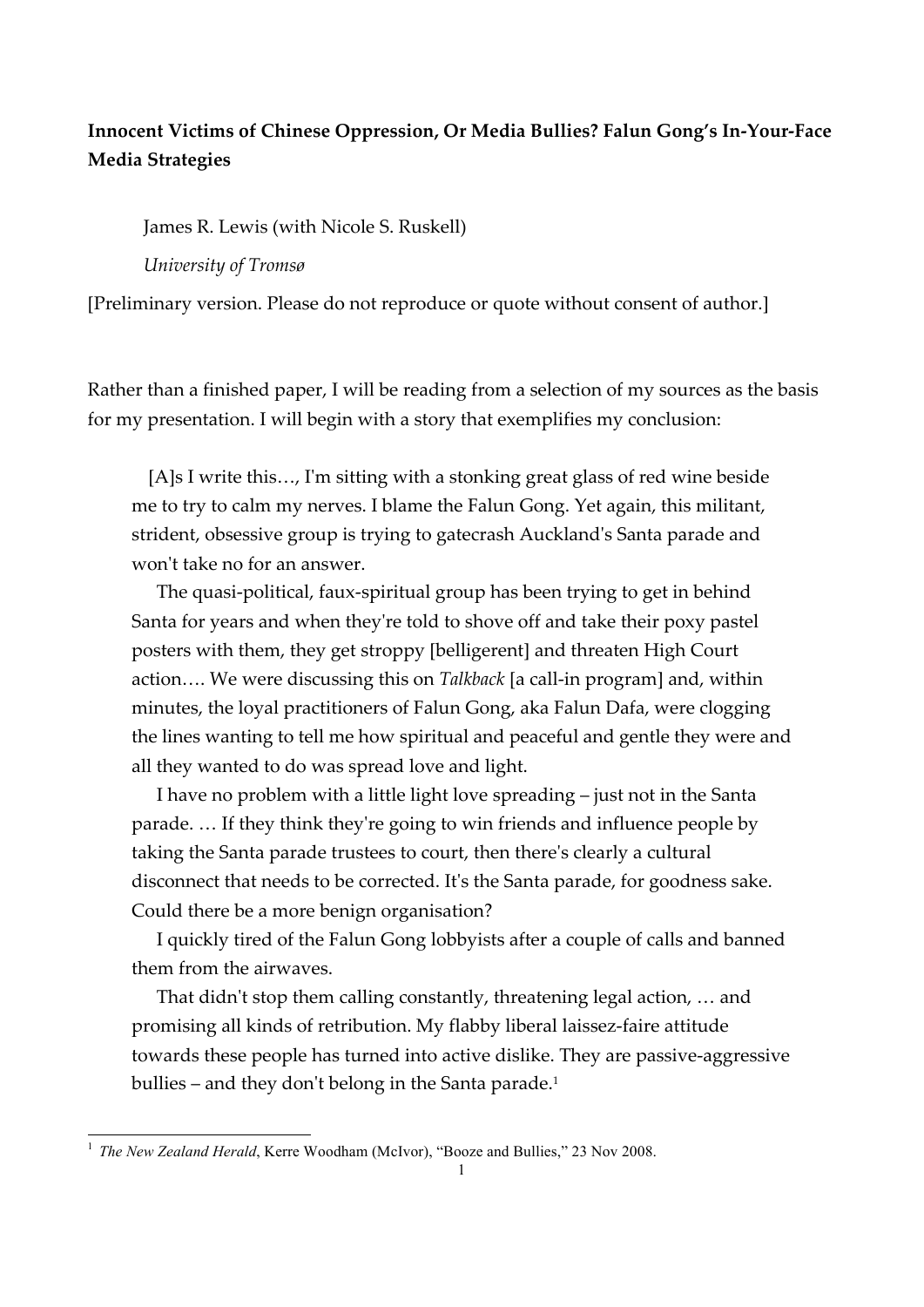Falun Gong (FLG) actually did file suit against the Auckland Children's Christmas Parade Trust (and lost). Michael Barnett, chairman of the Trust, was compelled to hire private security after FLG picketed his office and harassed him. More broadly, I should note that FLG regularly tries to participate in Chinese cultural parades and festivals all over the world. Their applications to join in these events are often rejected on the basis of the strong political message they insist on delivering.

I will now backtrack and provide some background for

- (1) How FLG managed to achieve media dominance outside of the China
- (2) How FLG became so belligerent, to the point of alienating people
- (3) Finally, I will draw on some notions from social movement theory to partially interpret FLG's media strategy

## **PART I – Factors in Falun Gong's Media Success**

To begin with, more than ten years ago, Heather Kavan (Massey University, NZ) read all of the stories with more than a minimum mention of FLG published in Australian and New Zealand newspapers from the time Falun Gong was first mentioned in May 1999 until the end of June 2005 (excluding Chinese media and FLG's own newspaper, *The Epoch Times*). Her findings remain broadly representative of overall trends and can be extended to the present period and to the Anglophone media world more generally:

> Although studies of the Australian media found that the press tend to discredit new religious movements and magnify their deviance (Richardson, 1996; Selway, 1992), reporters seem to be receptive to Falun Gong, minimising the religion's unusual beliefs and presenting the movement as compatible with mainstream activities. … I found that journalists have been supportive of Falun Gong. 61% of reports were favourable, 33% were neutral, and only 6% were negative.

**19.5% of the articles were extremely positive** to Falun Gong. These articles were so impassioned that they often appeared to be verbatim from practitioners' sources, and many contained strong anti-Chinese sentiments. They included: (1) alchemy stories of practitioners (all female) being healed of serious illnesses, testimonies of psychological benefits and even a reversal of the aging process; (2) heart-rending atrocity stories of members (mostly female) being tortured or kidnapped by the Chinese government,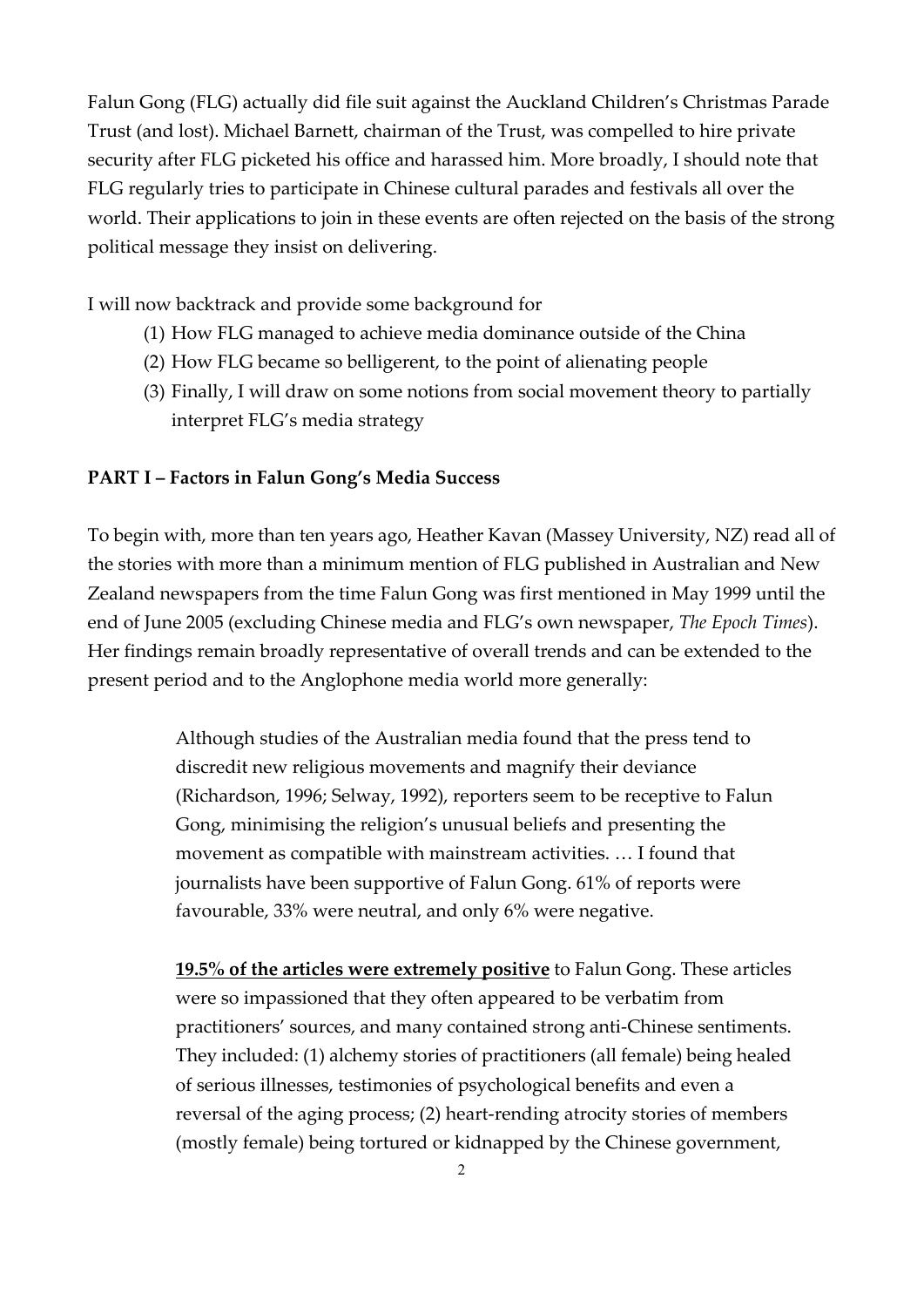and (3) articles that had a propagandist tone.

**31.1% of the stories were totally positive** to Falun Gong, but not to the point of appearing to have been authored by participants, or being highly exaggerated. These included numerous stories of protests against human rights abuses, as well as success stories in which the interviewees (all male) linked their success to practising Falun Gong.

**10.4% of the stories gave alternative perspectives**, (for example the Chinese embassy's views, and reasons why Air New Zealand banned a Falun Gong airport advertisement), but gave a positive impression of Falun Gong. In this category I also included positive articles in which the author made qualifying remarks, such as "Leaving aside the rationality or otherwise of the Falun Gong religious movement . . ." (Fitzgerald, 2005).

**13.2% of the articles gave alternative perspectives**, but left no impression of which side the author favoured. Examples include reported debates about a Falun Gong float being banned from a Christmas parade, and comments about Falun Gong members being prohibited from using loud hailers [loud speakers] outside the Chinese embassy.

**19.8% were neutral reports of facts**, which no party would be likely to dispute, such as protests. Most of these articles were brief summaries of international news.

**2.6% of articles gave alternative perspectives**, but Falun Gong came out looking negative. Most of these were reports of negative activities, where the authors added that Falun Gong members denied responsibility. Examples include reports of practitioners allegedly self-immolating in Tiananmen Square, and hacking into Hong Kong newspaper websites to redirect people to a site containing Falun Gong messages.

**3.4% of articles were negative towards Falun Gon**g. These either reported negative activities, such as alleged Falun Gong members slashing their wrists at Sydney's Villawood detention centre, or only quoted sources critical of Falun Gong, such as the Chinese embassy or Rupert Murdoch.

**No articles were extremely negative**, in the sense of appearing to have been authored by anti-Falun Gong or anti-cult sources.<sup>2</sup>

<sup>&</sup>lt;sup>2</sup> Heather Kavan (2005), "Print Media Coverage of Falun Gong in Australia and New Zealand." In: Peter Horsfield, ed.: Papers from the Trans-Tasman Research Symposium, 'Emerging Research in Media, Religion and Culture'. Melbourne: RMIT Publishing, pp. 74-85. The articles to which Kavan refers are: James T. Richardson (1996). "Journalistic bias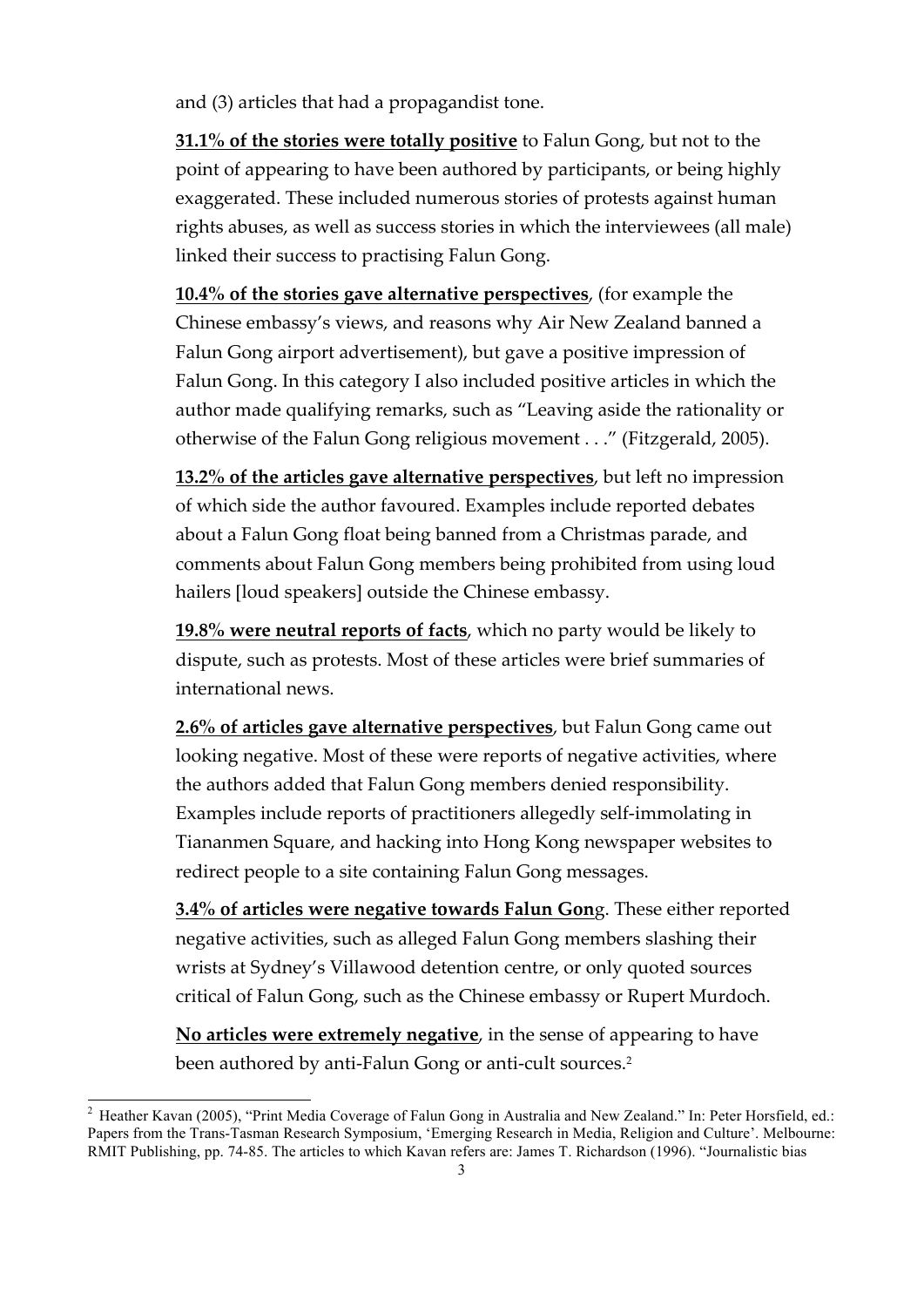Given these rather remarkable statistics and the sharp contrast between media treatments of FLG and other new religious movements, the question becomes, Why is FLG treated differently? I believe this arises from a combination of different factors.

In the first place, the movement's founder-leader, Li Hongzhi (LHZ), explicitly discourages followers from telling outsiders about the group's inner ['high-level'] teachings, some of which are quite strange, not to mention racist, sexist and homophobic.<sup>3</sup> Instead, he instructs them to present FLG as an innocent spiritual movement being persecuted by the People's Republic of China (PRC); e.g.:

… you must not talk about high-level things. What you know are things that Gods should know. Those things are what I taught to you, not to worldly people. So you shouldn't tell those things to ordinary people. …only talk about our being persecuted, about our real situation, about our being good people and being wrongly persecuted, about our freedom of belief being violated, about our human rights being violated. They can accept all those things, and they will immediately support you and express to you their sympathy. … Knowing those facts, the people of the world will say that Falun Gong is being persecuted and that the persecutors are so evil. They'll say those things, and isn't that enough?<sup>4</sup>

A second important factor that plays into Falun Gong's media success is that by shifting conversations about FLG away from the group's inner teachings to a discourse about human rights, FLG is able to situate itself into a popular interpretive framework which views the PRC through the lens of political repression. In an article originally published in 1999, James Mann argues that stories about China in the American media (and, by extension, Western media more generally) "tend to be governed at any given time by a

1

towards new religious movements in Australia." *Journal of Contemporary Religion*. 11(3), pp. 289-302 and D. Selway (1992). "Religion in the mainstream press: The challenge for the future." *Australian Religious Studies Review*, 5(2), pp. 18-24.<br><sup>3</sup> I have briefly discussed this aspect of LHZ's teachings in, "Sucking the 'De' Out of Me: How an Esoteric Theory of

Persecution and Martyrdom Fuels Falun Gong's Assault on Intellectual Freedom." *Alternative Spirituality and Religion Review* 7:1 (2016), pp. 101-102. I also discuss the aspect of LHZ's teachings that prompts followers to seek martyrdom. The most detailed treatment of FLG's teachings in English is Benjamin Penny's excellent, *The Religion of Falun Gong* (Chicago: University of Chicago Press, 2012)

<sup>4</sup> Li Hongzhi, "Explaining the Fa During the 2003 Lantern Festival at the U.S. West Fa Conference." (15 February 2003. Los Angeles). LHZ's rhetorical question practically begs the further question, Enough for what? If Li's purpose is convert more individuals to FLG and thus save them from the suffering during imminent apocalypse, then, according to his own teachings, this is nowhere near enough to save them. Rather, this minimal amount of information is just enough to evoke public sympathy for FLG's campaign to overturn the ban against the group in China. This goal – not saving souls – appears to be the overriding focus of LHZ's concern.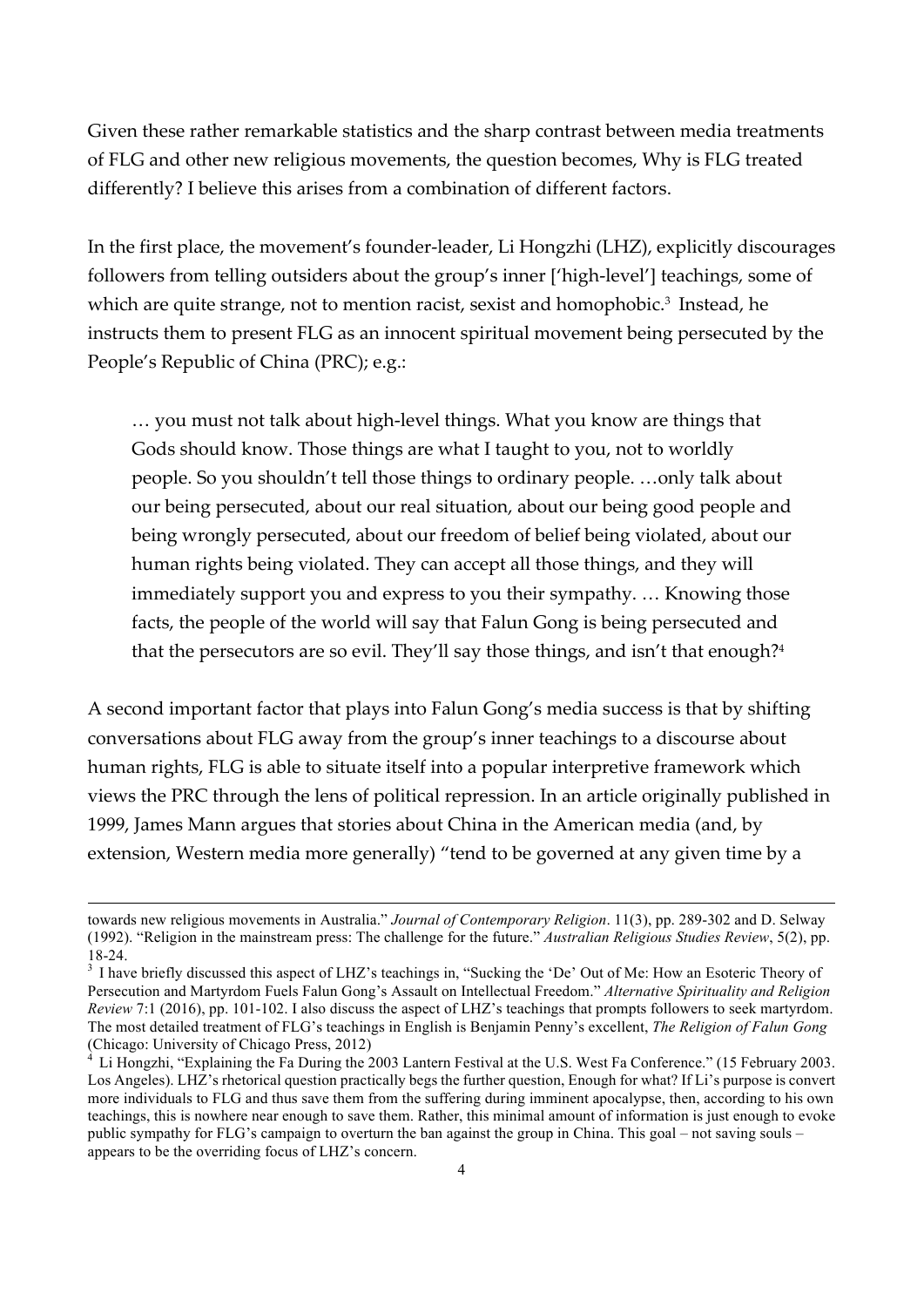single story, image or concept": 5

In the 1950s and the 1960s, the "frame" was of China as little blue ants or automatons. In the 1970s, following the Nixon administration's opening, the frame was of the virtuous (entertaining, cute) Chinese, displaying their timeless qualities even under communism. In the 1980s, the frame was that China was "going capitalist." And for most of the 1990s, the frame was of a repressive China. … since the American frame of the 1990s says that China is a repressive regime, then virtually every story about China seems obliged at some point to mention the theme of political repression. (Ibid)

In other words, the story line that LHZ encourages his followers to present to outsiders fits nicely into a narrative that Westerners are prepared to hear – it reinforces what they already think they know about China.

Over and above this narrative frame, it is objectively the case that China is and has been repressing FLG – a factor that should be analytically separated from the larger generic interpretive frame that observers bring to media reports about the PRC. This factor is not, however, as simple as it may first appear. As I and others have pointed out, "by their provocative acts," it is clear that followers "deliberately seek" and provoke brutalization at the hands of authorities.<sup>6</sup> In the early days following the banning of the movement, individual practitioners could avoid jail terms simply by signing a statement renouncing Falun Gong. LHZ, however, preached the spiritual benefits of being persecuted<sup>7</sup>– even going so far as promising full 'Consummation' (FLG's equivalent of Enlightenment) to those who made the ultimate sacrifice.8 I would not normally include the facts on the ground such as these as being part of a larger media *strategy.* In this case, however, LHZ's conscious intention behind encouraging protest and resistance seems to be that he expects the media spectacle of practitioners being brutalized by police will evoke international outrage, thereby bringing pressure to bear on the PRC to lift the ban on FLG (as I will further discuss in the final section of this paper).

Yet another factor is FLG's various media enterprises and sophisticated use of the Internet.

<sup>&</sup>lt;sup>5</sup> James Mann (1999) "Framing China." *Media Studies Journal: Covering China* 13:1.<br><sup>6</sup> David A. Palmer (2001). «Falun Gong: Between Sectarianism and Universal Salvation." *China Perspectives* 35, p. 17.<br><sup>7</sup> Lewis (2016)

*Religio: The Journal of Alternative and Emergent Religions* 6:2, 348-364.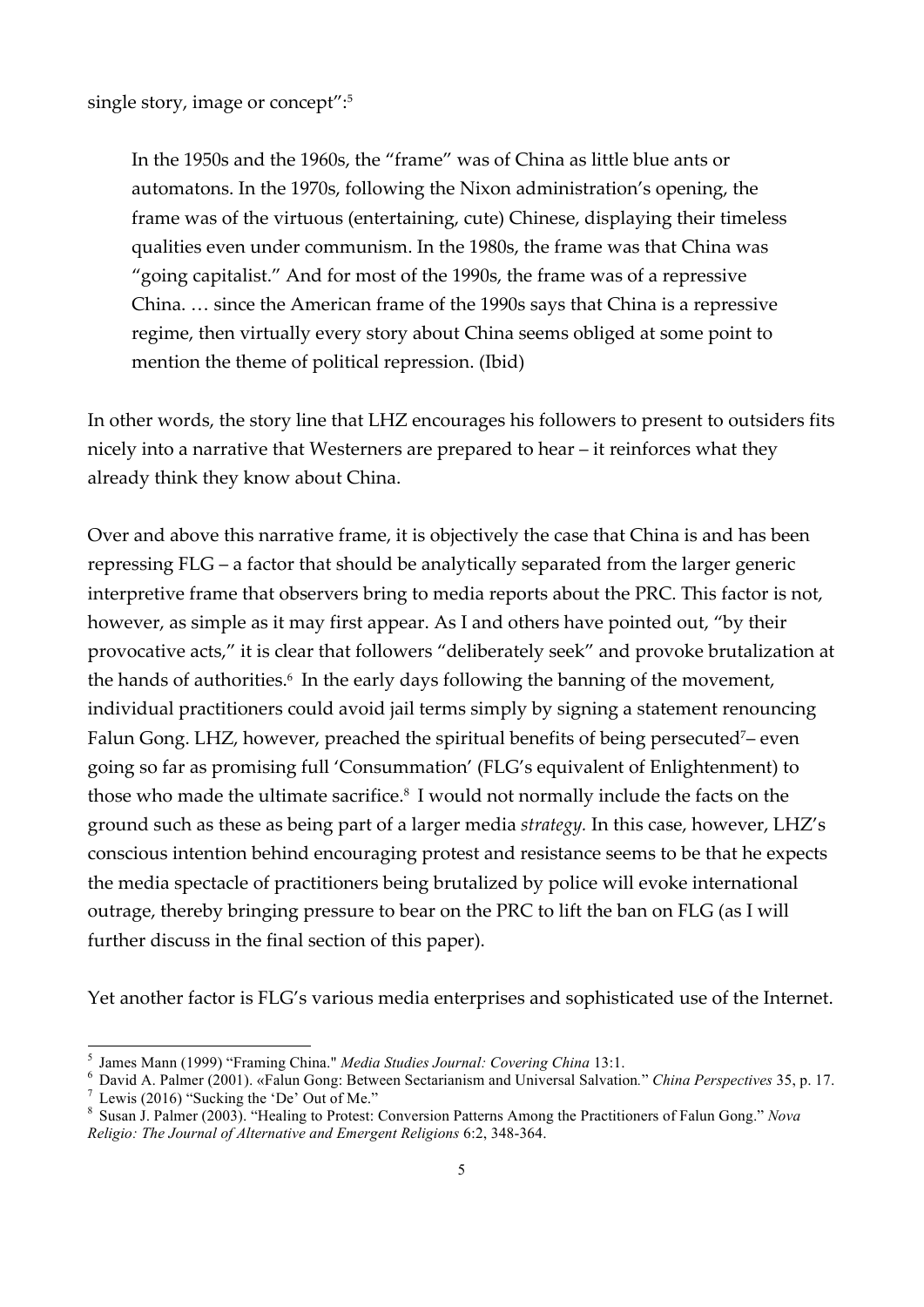The group was already effectively using email in China for the purpose of organizing demonstrations (e.g., the Zhongnanhai demonstration) before being banned.<sup>9</sup> Four years later, practitioners were maintaining "hundreds of sites around the world."<sup>10</sup> This number has undoubtedly multiplied in the intervening dozen years, due, in part, to the fact that "most overseas members are Chinese students and scholars who have both easy access to the Internet and the requisite cultural capital and technical capabilities."11

At the global level, [this] has ensured that [FLG's] interpretation of events prevails over that of the PRC government. Western press coverage has been overwhelmingly supportive of Falun Gong and critical of PRC authorities, and negative assessments of the movement outside of the PRC are few and far between. Undoubtedly, the extensive information which practitioners have posted on their websites provides a ready resource for sympathetic journalists with tight deadlines.<sup>12</sup>

Additionally, by May 2000 – shortly following the ban – members had set up their own newspaper outside of the PRC and were also publishing it on the web by August. They established New Tang Dynasty TV (initially in New York), a channel directed particularly to the Chinese diaspora, in 2001. Sound of Hope radio was initiated in 2003. Beginning in 1999, Western media outlets who lacked their own reporters on the ground in China have received "most of their international information about Falun Gong from press releases from the Rachlin media group. What we are not told is that this group is essentially a public relations firm for Falun Gong, managed by Gail Rachlin – one of Li's most avid disciples who is also spokesperson of the Falun Dafa Information Centre."13

FLG has thus been able to influence other media via its extensive presence on the web, through its direct press releases and through its own media. FLG has also been able to propagate its point of view indirectly, through other, non-FLG sources, which creates the impression of multiple sources for the same narrative. Thus, for example, "The press often quote Amnesty International, but Amnesty's reports are not independently verified, and

<sup>&</sup>lt;sup>9</sup> Mark R. Bell and Taylor C. Boas (2003). "Falun Gong and the Internet: Evangelism, community, and struggle for survival." *Nova Religio: The Journal of Alternative and Emergent Religions* 6.2, p. 283.

<sup>&</sup>lt;sup>10</sup> Ibid., p. 278.<br><sup>11</sup> Yuezhi Zhao (2003) "Falun Gong, Identity, and the Struggle over Meaning Inside and Outside China." In Nick Couldry and James Curran, eds., *Contesting Media Power: Alternative Media in a Networked World* (Rowman & Littlefield), p. 214.

<sup>&</sup>lt;sup>12</sup> Bell and Boas (2003) "Falun Gong and the Internet," p. 287.<br><sup>13</sup> Kavan (2005). Print Media Coverage.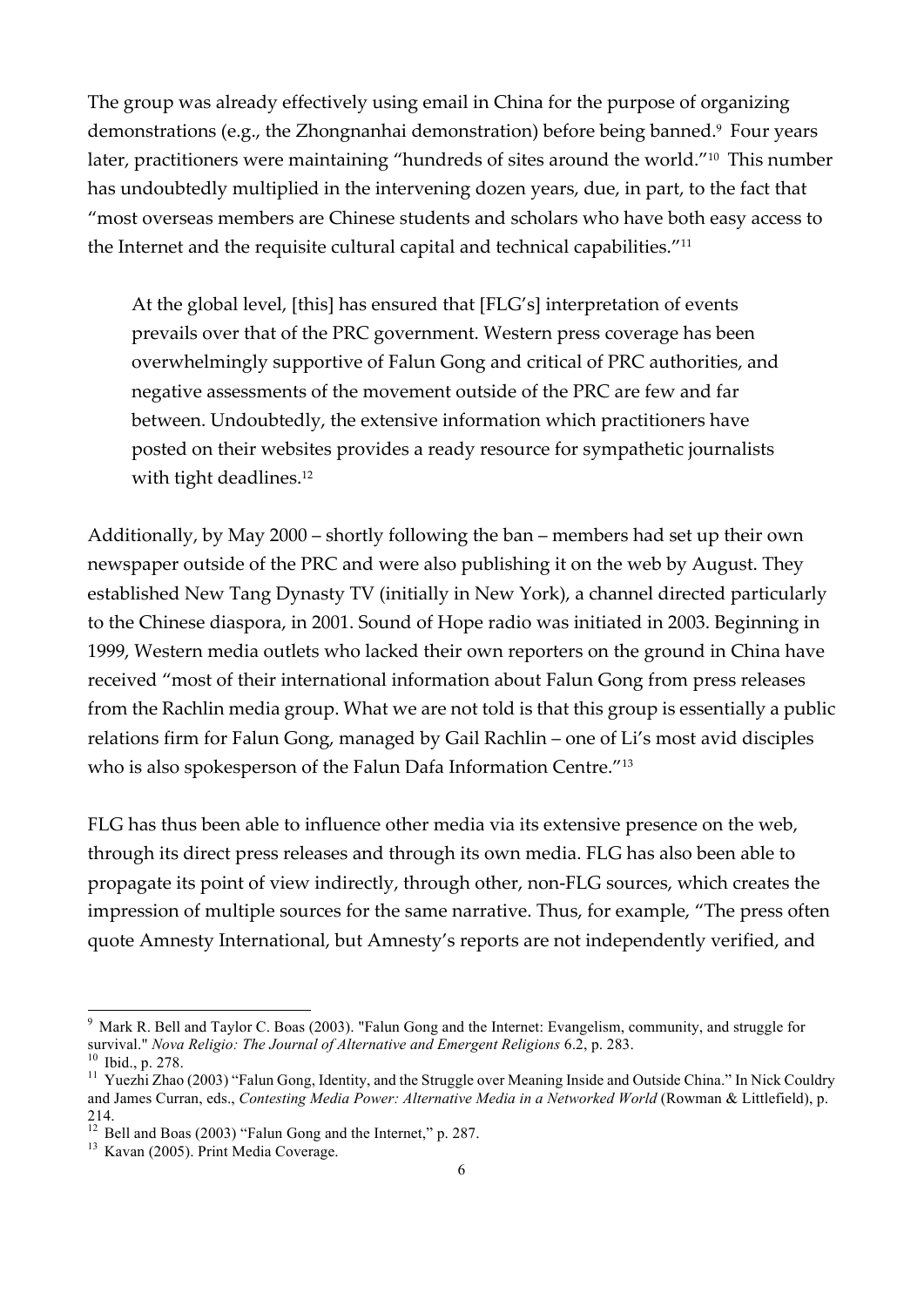mainly come from Falun Gong sources."14 Additionally, Falun Gong followers and/or sympathizers de facto control the relevant webpages in Wikipedia.15 FLG's domination of their Wikipedia pages is especially important,

Because Wikipedia's articles are the first- or second-ranked results for most Internet searches. … This means that the content of these articles really matters. Wikipedia's standards of inclusion – what's in and what's not – affect the work of journalists, who routinely read Wikipedia articles and then repeat the wikiclaims as "background" without bothering to cite them.<sup>16</sup>

Journalists often work under tight deadlines.<sup>17</sup> As a consequence, Wikipedia seems to offer an attractive option as a seemingly independent, neutral source of information. However, like Amnesty International reports, Wikipedia turns out to be little more than a mouthpiece for the FLG point of view.

Yet another factor for understanding FLG's media dominance is that the PRC seems to have mostly abandoned the media field outside of China. The PRC's point of view on FLG is sometimes represented to the outside world by such periodicals as the *People's Daily* and on Chinese Embassy websites in other countries, but the only sustained counter-voice from China is the 'Facts' website (http://www.facts.org.cn/).

## **PART II – The Development of Falun Gong's Attack Strategies**

One final but highly significant factor in Falun Gong's overall media strategy has been its attacks on critical media, which later expanded to include demands to be given fora for expressing their messages. This emerged as a core tactic some years before the group was banned. More specifically, after FLG had grown into a large enough of a movement in China to attract media attention, "Falun Gong's consistent response to any negative media

should worry those who care about traditional notions of accuracy." *MIT Technology Review.*

<sup>&</sup>lt;sup>14</sup> Ibid. <sup>15</sup> E.g., in this regard refer to Sheng Jiang (2015) "Is Falun Gong's Wikipedia page objective?"

https://www.quora.com/is-Falun-Gongs-Weikipedia-page-objective (Accessed 19 June 2016) and User: Colipon/Falun Gong. https://en.wikipedia.org/wiki/User:Colipon/Falun\_Gong (Accessed 20 June 2016). <sup>16</sup> Simson L. Garfinkel (2008). "Wikipedia and the Meaning of Truth: Why the online encyclopedia's epistemology

https://www.technologyreview.com/s/411041/wikipedia-and-the-meaning-of-truth/ (Accessed 9 July 2016). For some academicians, Wikipedia "seems to represent the worst of how the Internet has dumbed down the research process, with its easily accessible but unsubstantiated (if not downright false) information." Darren Crovitz and W. Scott Smoot (2009). "Wikipedia: Friend, Not Foe." *The English Journal* 98:3, p. 91. <sup>17</sup> Kavan (2005). Print Media Coverage.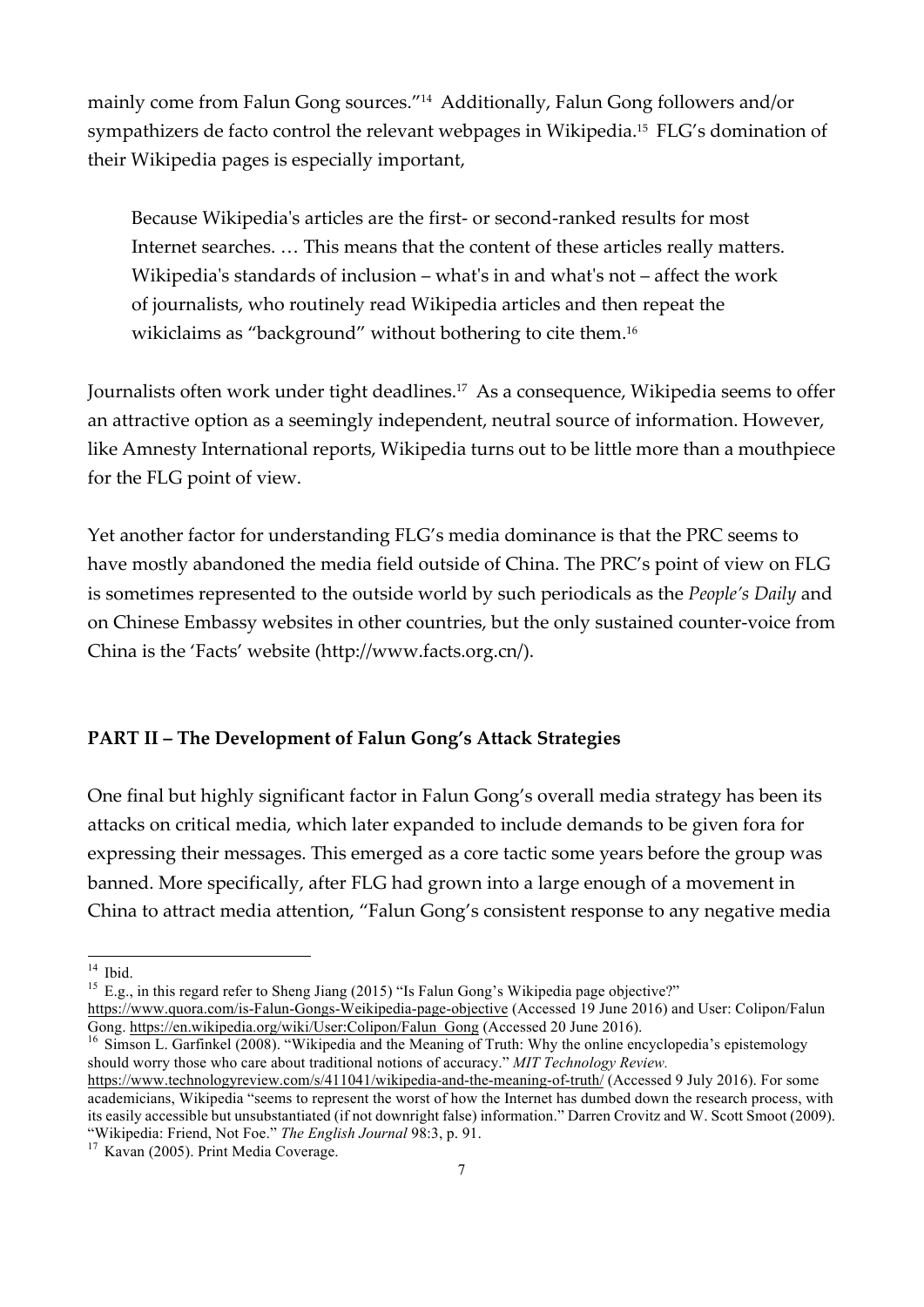story [was to relentlessly] counterattack against the responsible outlets [using] strategies ranging from exercising in front of news organizations to harassing individual editors and reporters."18

Between 1996 and mid-1999, practitioners initiated over 300 protests against negative media reports, forcing dismissals of reporters and receiving public apologies. In China the media are free only as far as they facilitate social stability, so when Falun Gong threatened civil unrest, media managers were quick to capitulate to their demands. For example, when 2,000 protestors surrounded Beijing Television after the station broadcast a segment about a doctoral candidate who became psychotic while practising Falun Gong, the station fired the reporter, aired an immediate sympathetic portrayal, and – to show extra goodwill – handed out 2,000 boxed lunches to the protestors. [Then, h]aving learnt that such protests were fruitful, Falun Gong members [became] unstoppable. To prevent social unrest, Beijing authorities introduced a blackout against any negative media reports on the movement.<sup>19</sup>

One should understand that FLG demanded more than simply "the right to reply to media criticism: It demanded the censorship of opponents' views in the first place. … [In fact,] the movement actually urged the Chinese government to use its powers of censorship to muzzle the opponents of Falun Gong."20

FLG seems to have been unique among Qi Gong groups (all of which were experiencing criticism in the late nineties) in vigorously counter-attacking its critics. This almost certainly means that followers were ultimately receiving their marching orders from LHZ himself – though he disingenuously attributed such actions to the independent initiative of others in the movement. Thus, for example, in "Digging Out the Roots," an essay published a year before FLG was banned, LHZ refers to defending the 'Dafa,' a complex term roughly comparable to the Buddhist 'Dharma' and the Taoist 'Tao':

Recently, a few scoundrels from literary, scientific, and qigong circles, who have been hoping to become famous through opposing qigong, have been constantly causing trouble, as though the last thing they want to see is a peaceful world. Some newspapers, radio stations and TV stations in various parts of the country

<sup>&</sup>lt;sup>18</sup> Zhao (2003) "Falun Gong, Identity, and the Struggle," pp.214-215.<br><sup>19</sup> Kavan (2008) "Falun Gong in the Media," p. 3.<br><sup>20</sup> Zhao (2003) "Falun Gong, Identity, and the Struggle," p. 215.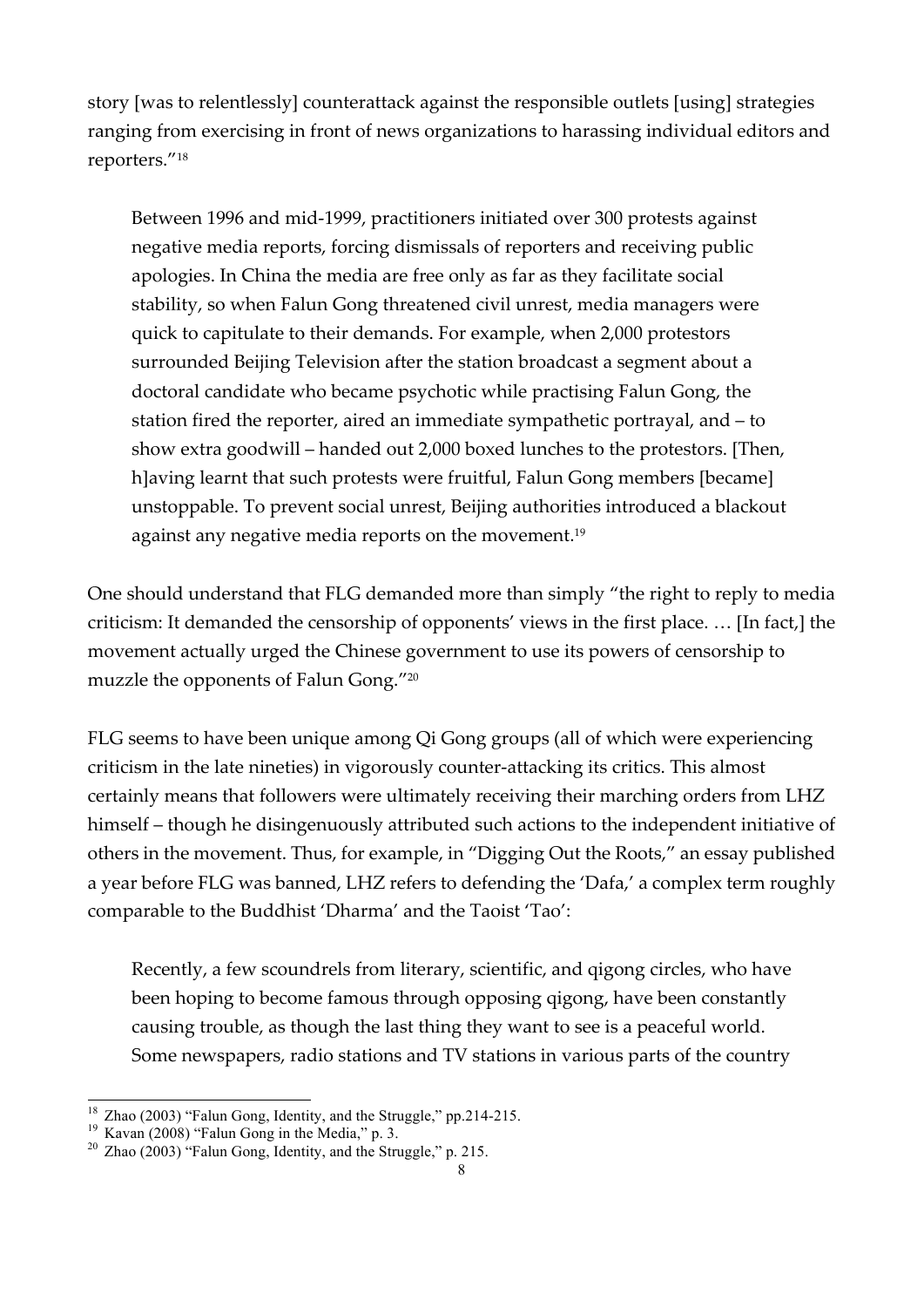have directly resorted to these propaganda tools to harm our Dafa, having a very bad impact on the public. This was deliberately harming Dafa and cannot be ignored. Under these very special circumstances, Dafa disciples in Beijing adopted a special approach to ask those people to stop harming Dafa—this actually was not wrong. This was done when there was no other way …when students voluntarily approach those uninformed and irresponsible media agencies and explain to them our true situation, this should not be considered wrong.21

At the time, LHZ was insisting that FLG was not a political movement, an identification that might have provoked government suppression. Thus in the same essay, he tries to describe these essentially political actions as non-political: "I have said that Dafa absolutely should not get involved in politics. The purpose of this event itself was to help the media understand our actual situation and learn about us positively so that they would not drag us into politics."22

After being banned in the PRC, Falun Gong continued to actively try to silence its critics. As an example of the movement's efforts to suppress contrary voices, in 2001, the Canadian *La Presse Chinoise* (*Chinese Press*)23 published a critical piece based around the testimony of a former practitioner. In that case, the newspaper was sued for libel. Four years later, Quebec's Supreme Court decided against the plaintiff. The ruling included the statement that, "Falun Gong is a controversial movement which does not accept criticism." Similarly, in response to a condemnatory statement published in the *Chinese Daily* newspaper in Australia, Falun Gong filed a defamation lawsuit in 2004. Two years later, the New South Wales' Supreme Court ruled in favor of the *Chinese Daily*. 24

There have been a number of other lawsuits, but in most cases practitioners rely upon different tactics – though often using the implied *threat* of lawsuits as part of their overall strategy. Thus, for example, in response to an AP piece in 2005, "Chinese Show off Repentant Falun Gong,"25 practitioners staged a protest at AP headquarters and demanded that the report be withdrawn. And to refer to one more example, in 2008, the *New York Times* published an article, "A Glimpse of Chinese Culture That Some Find Hard to

<sup>&</sup>lt;sup>21</sup> Li Hongzhi (1998) "Digging Out the Roots." http://en.falundafa.org/eng/jjyz72.htm. Downloaded 20 June 2016<br><sup>22</sup> Ibid. 23 http://www.chinesepress.com/<br><sup>24</sup> Lewis (2017) "Sucking the '*De*' out of Me."

<sup>&</sup>lt;sup>25</sup> Associated Press, "Chinese Show Off Repentant Falun Gong" (2005).

http://www.washingtonpost.com/wp-dyn/articles/A26902-2005Jan21\_2.html Accessed: 5 June 2015.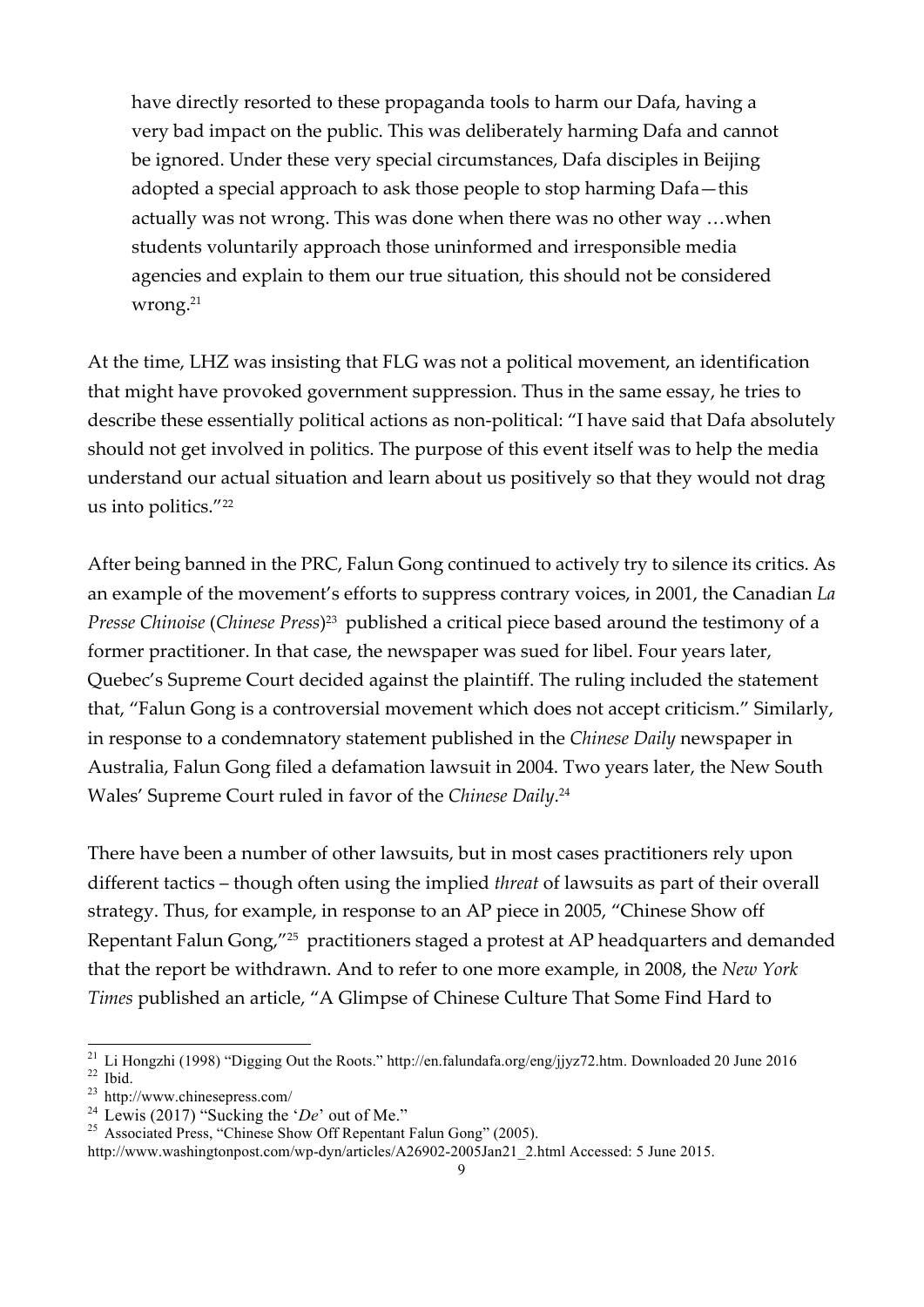Watch,"<sup>26</sup> critical of a program that had been promoted as a Chinese cultural event, but which was actually a heavily politicized attack on the PRC by the FLG. Movement websites responded with dozens of pieces attacking both the newspaper and the article's author.

According to incomplete statistics, FLG practitioners have filed over 100 lawsuits since 2001 in countries as diverse as the United States, Canada, Sweden, Germany, Belgium, Spain, South Korea, Greece, Australia, Bolivia and the Netherlands, but have seldom won; perhaps like the Church of Scientology, FLG values lawsuits as more of an harassment tactic than as actions they actually hope to win. In more recent years, FLG news outlets have tried to re-ignite international media interest by featuring such stories as the supposed mass renunciation of the Communist Party by members within China (which most other media recognize as implausible) and the supposed mass harvesting of organs from imprisoned FLG members (a claim which has evoked a mixed response from the international media).

## **Conclusion – Theorizing Falun Gong's Media Strategies**

There have been several attempts to theorize the conflict between Falun Gong and Chinese authorities, from Junpeng Li's application of a conflict amplification model<sup>27</sup> to my and Nicole Ruskell's partial application of a moral panic approach.<sup>28</sup> To focus more specifically on FLG's media strategies, Andrew Junker used the notion of tactical repertoires developed by social movement theorists (e.g., Tilly 1995; Taylor 2004) to contrast Falun Gong's approach to protest against PRC authorities with the Chinese democracy movement's approach. The aspect of his analysis that is particularly relevant to my analysis in the current paper is his discussion of how "[f]amiliar strategies of action shape what actors attempt to accomplish" (p333). Junker demonstrates that both movements rely upon strategies they had developed in China as the basis for their continued demonstrations in other countries. Thus, for example, both movements used the tactic of posting petitions or open letters in China, and continue to use this tactic overseas. FLG utilized public displays of Falun Gong exercises to attract attention in China and continues to deploy the same tactic outside of China (which has no parallel in the democracy movement). And the

 <sup>26</sup> Eric Konigsberg, "A Glimpse of Chinese Culture That Some Find Hard to Watch." *New York Times* (26 February 2008).

http://www.nytimes.com/2008/02/06/nyregion/06splendor.html?scp=1&sq=A+Glimpse+of+Chinese+Culture+That+So me+Find+Hard+to+Watch&st=nyt Accessed: 5 June 2015<br><sup>27</sup> Junpeng Li (2013) "The Religion of the Nonreligious and the Politics of the Apolitical: The Transformation of Falun

Gong from Healing Practice to Political Movement, Religion," *Politics and Religion* 7, pp. 177-208.<br><sup>28</sup> James R. Lewis and Nicole S. Ruskell (forthcoming), "Understanding Falun Gong's Martyrdom Strategy as Spiritual

Terrorism," In James R. Lewis, ed. *Cambridge Companion to Religion and Terrorism*. Cambridge, UK: Cambridge University Press.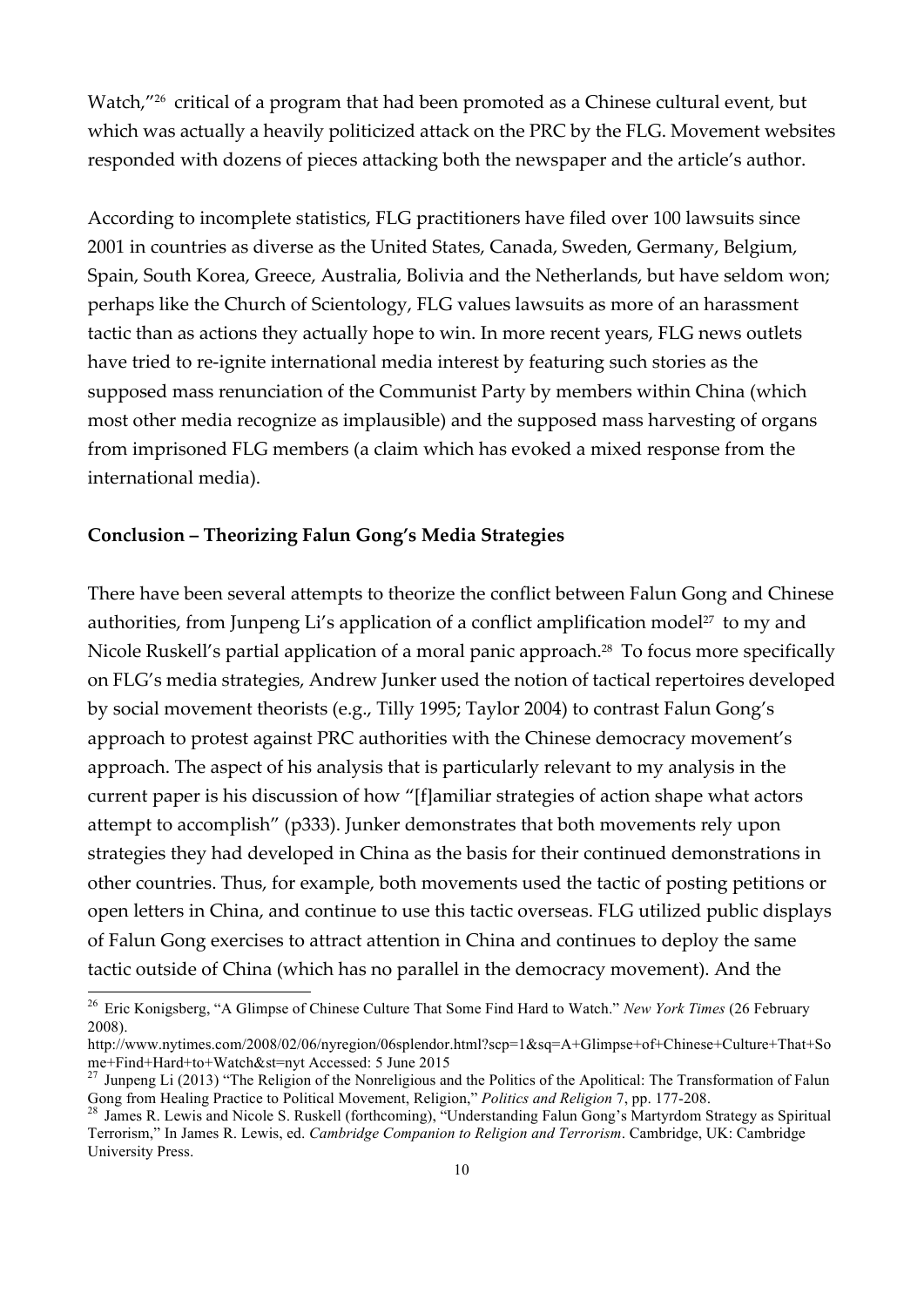Chinese democracy movement fundraised in China and continues to fundraise overseas (which has no direct parallel in FLG).

However, Junker's reliance on a "tool kit" approach causes him to focus on specific, ground-level tactics and to miss larger strategies such as Falun Gong's attacks on media outlets that broadcast critical stories. As I have already shown, for a few years in the late 1990s, FLG enjoyed marked success counter-attacking critics in the PRC, and seems stuck in this approach as a way of silencing critics outside of China – without considering the ill-will that this tactic potentially evokes (as we saw in the case of Kerre Woodham recounted at the beginning of the present paper).

Using the examples of Suma Ching Hai International, Zhong Gong and Falun Gong/Falun Dafa, the potential for expatriate protest to backfire on protesting groups (that she refers to as 'cybersects') is discussed in Patricia M. Thornton's chapter in Kevin J. O'Brien's edited volume, *Popular Protest in China* (2008). Thornton builds her analysis on what Keck and Sikkink have termed 'boomerangs' of transnational support, which are attempts to mobilize international networks and international opinion as part of an effort to force change back home.<sup>29</sup> However, She points out that cultivation of a boomerang effect "comes, not infrequently, at a cost: the bids of these banned sects for transnational support have resulted in increased domestic and international scrutiny of their internal affairs and public relations tactics, and have occasionally produced a backlash of negative media attention for both the networks and their supporters. In contrast to the transformative backfire generated by repressions, which can produce a 'take off' in popular mobilization, backlash undermines the credibility of movement organizers and their capacity to influence established media, politicians, and the public at large."

For her section on Falun Gong, she discusses how the group's media outlets – particularly *The Epoch Times* – 'manufactured dissent' by promoting an ongoing pseudo-story about supposed mass resignations from the Communist Party of China by high-ranking officials. Though dismissed as 'laughable' by other news outlets, *The Epoch Times* and its affiliated organizations continue to maintain a running count of 'resignations' on their websites. She also discusses the example of the Falun Gong's attack on the late Harry Wu, a prominent China critic who had challenged Falun Gong's story about the mass harvesting of organs from imprisoned practitioners and selling them on the international organ market. Falun Gong viciously attacked Wu, accusing him, among other things, of being on China's

 <sup>29</sup> Margaret E. Keck and Karen Sikkink (1998), *Activists Beyond Borders: Advocacy Networks in International Politics.* Ithaca: Cornell University Press.